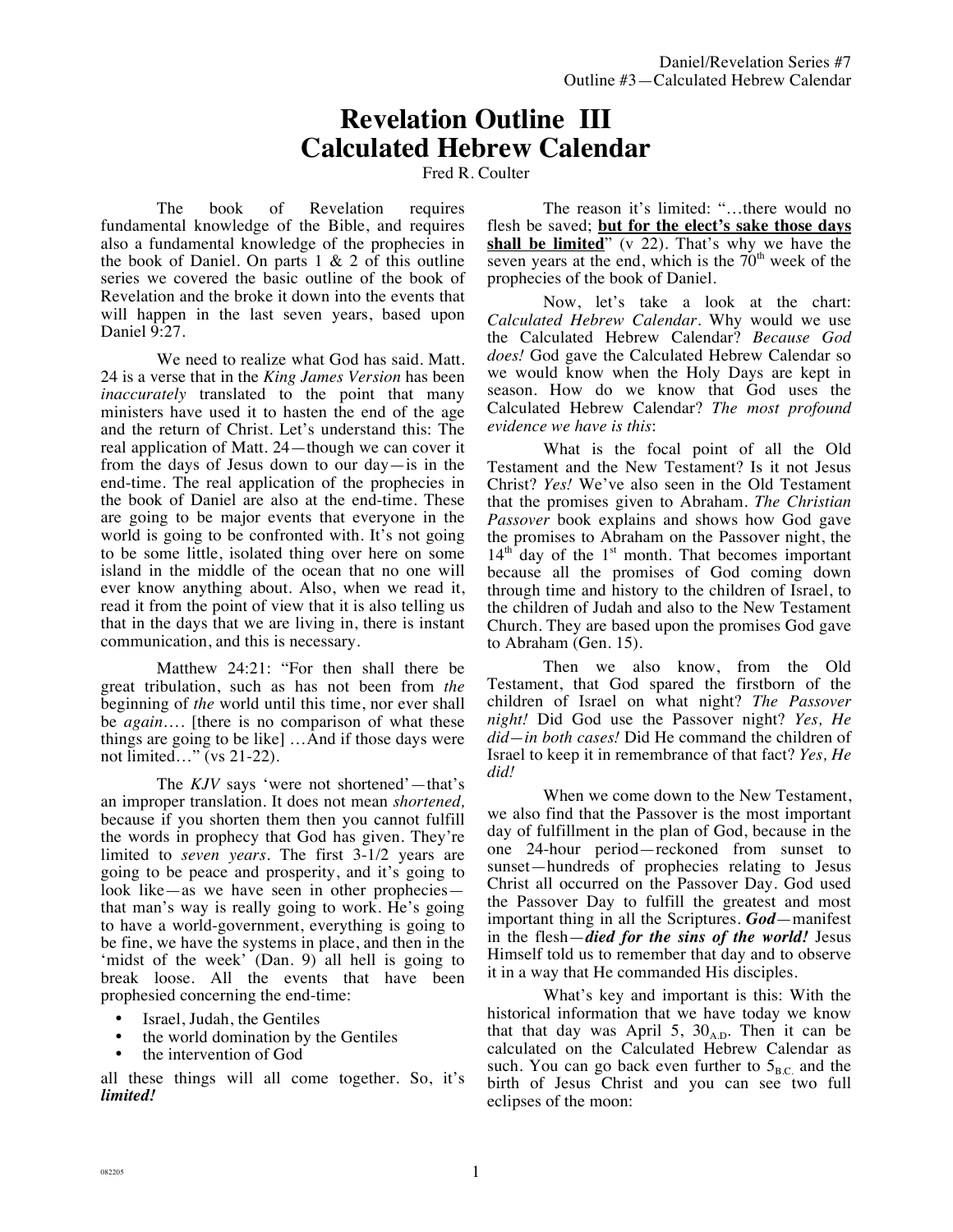- 1. on the  $15<sup>th</sup>$  day of the  $1<sup>st</sup>$  month
- 2. the  $15<sup>th</sup>$  day of the  $7<sup>th</sup>$  month

—which is such a rare occurrence that it can only occur every 2,750 years.

- *at the appointed time* Jesus was born
- *at the appointed time* He died
- that *appointed time* was the Passover Day.

Now let's take it one step further: How about Pentecost. God gave the Ten Commandments to Israel on Pentecost. When did God start the New Testament Church and send the Holy Spirit? *On Pentecost!* That's according, again, to the Calculated Hebrew Calendar. So, God uses the Calculated Hebrew Calendar! Therefore, in trying to understand the prophecies, *we also* need to use the Calculated Hebrew Calendar. This is why we have the seven years, according to the Calculated Hebrew Calendar in this chart, and you will see we have every month going across with every year.

Let's come up here to the upper left-hand corner. You will see we have years 14, 15, 16, 17, 18 & 19 for the seven years. Come over to the lower right-hand corner and look at that. Because we know that God uses the Calculated Hebrew Calendar, and He uses the Holy Days to fulfill His will, therefore, we can use the framework of the Holy Days, which tells us what God is going to do to begin to key some of these events.

A major point of understanding is that the Bible, through the Holy Days, tells us when these events will end. Like in counting the number of days, though it refers to the beginning of these events, you cannot come to an approximation of the beginning of the events by looking for the beginning. You have to go to the end and *go back* to where they began. So, since we know:

- 1. God uses the Calculated Hebrew Calendar
- 2. that the end is the end

Let's look at it down here in the lower righthand corner where you find the box that says *Trumpets pictures Jesus Christ's return with the saints to the earth.* {note any sermon that we have done on the Feast of Trumpets for you to understand that.} This also is another key: *If you do not understand about the Holy Days of God you'll never understand about the prophecies that are in the Bible!* You just never will! You may know about them, but you'll not know what they really picture, and you will not know the approximate time when God says they will be.

Look at one more Scripture here. While we *cannot know* the day or the hour, we also have to realize that we *can know* the times and the seasons.

1-Thessalonians 5:1: "Now then, concerning the times and the seasons, brethren, there is no need that I write to you…" Why? The answer has to be: *They were keeping the Holy Days of God, so they knew the seasons!* These Holy Days picture the times of the fulfillment of these prophecies. So, we have a general understanding, but we have *a more particular understanding* if we use the Holy Days.

We can tie in one more Scripture there, in 2- Tim. 4 where Paul said, 'Preach the Word in season and out of season'—which also verifies that they were keeping the seasonal Feasts of God. The messages and teachings that God wants to be brought on the Holy Days are for the edification of the brethren. Another fact we need to understand and add into this is that *these prophecies were not made to be fully understood until the end-time*. Very key, important thing!

When you read certain commentaries that were written, even within the last 50 years, but more importantly, going back to the older commentaries like *Jameson, Fausset and Brown* and so forth, and the Protestant interpretation of Revelation and so forth—*just forget all of those!* They have some things right, but they miss an awful lot of things.

Now let's go to the book of Dan. 12 since we're going to cover some of the days and the number of the days of prophecy mentioned in the book of Daniel. People today would not be able to handle what Daniel was able to handle back then, because here he gives the foundation and the projection of the prophecies, which is tied into the book of Revelation, and are the first half of the prophecies and bring up some of the things to the end of the prophecies. But the book of Revelation is the other half to put it together. So these have to fit like a hand-in-glove.

Daniel was given all of these prophecies and *God didn't give him any understanding*. So, here at the end, after having all of these, and he saw the vision of the resurrection; a vision of the end-time.

Daniel 12:8: "And I heard, but I did not understand…." This was just before he was to die! Daniel didn't get these prophecies until he was an old man. He did not understand the 70-year prophecy of Jeremiah until Dan. 9; he was there 70 years. This means that he was probably in his 90s when this last part of Daniel is given.

"…Then I said, 'O my lord, what shall be the end of these things?' And he said, 'Go your way, Daniel, for **the words** *are* **closed up and sealed until the time of the end'**" (vs 8-9). Very important statement! Anything we understand concerning prophecy does not mean that we're wise, that we're intelligent, that we're smarter than anybody else. It just means that we're living in the time when God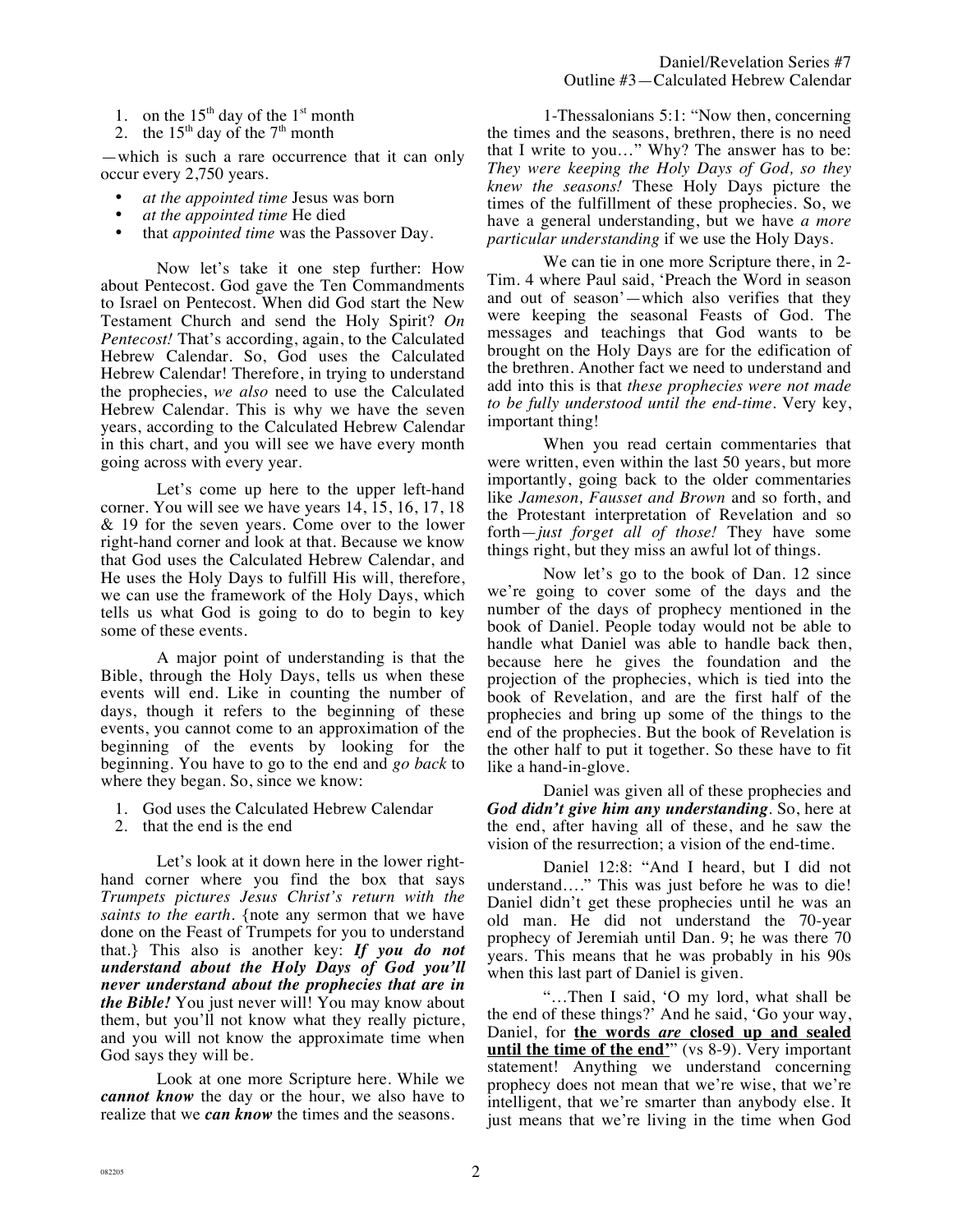determines to let them be known and understood. And if we do understand them it's because God gives the understanding, and not us.

And even at that, in interpreting some of these things, and looking at some of these things, we have to realize when we come to looking at this chart—and I want to make it clear: a chart is an approximation, a chart is not dogma—it can give us a clearer picture and outline, but it doesn't mean that it's cast in concrete. The only thing that is cast in concrete is *God's view and version* of all prophecy and their fulfillment. Jesus said, 'Heaven and earth will pass away but My words will not pass away.'

One other thing in perspective that we always need to keep in mind: *Understanding prophecy is not necessary for salvation!* We see this with Daniel very clearly. Is Daniel going to be in the resurrection? *Yes!* If he's in the resurrection then he has received salvation—correct? And it specifically said he didn't understand. And yet, in the Bible he is called one of the most righteous men: Daniel, Noah and Job (Ezek. 14).

If some of these things become a little complicated and hard to understand, don't worry about it—just keep plugging away at it and once you can understand that will be fine. What you don't understand, don't worry about it. *The most important thing is your relationship between you and God so that you attain to the first resurrection and receive salvation!* Let's understand that all, except those who live in the end-time that God reveals the prophecies to, who are going to be in the first resurrection *never understood them.* Moses and Abraham in particularly never even heard of them. So, if we can keep that in balance; because prophecy is a tricky thing. Everyone wants to know about prophecy, and everyone who gets into prophecy becomes so dogmatic, and so absolutely sure that they are right, that they make it an issue of salvation when it is not. Okay, that said, I suppose you would call that the 'modern disclaimer.'

Verse 10: "Many shall be purified and made white... [tie that together with book of Revelation: the righteousness of the saints; the white garments; etc. This is all a prophecy of that.] …and refined [tried]…." Our faith is going to be *tried*—everyone's faith is going to be *tried*.

Someone sent to me—I believe it's fairly accurate; the source of it may not be exactly correct, but it probably is: A woman wanted to know what it was to be 'refined like silver and tried in the fire.' So, she took some silver to a silversmith and said, 'I would like to watch you purify, by fire, this silver.' The silversmith took it and he said, 'You have to take the silver and put it in the hottest part of the flame, and you have to watch it—keep your eye on it all the time—because if you don't, you can burn it up and destroy it.' She asked him, 'How will you know when it's purified?' He said, 'When I can see my image in it.' That is in the molten silver. Which is a very interesting thing—isn't it? If God purifies us, and tries us, He's purifying the silver. But what is He doing? *He's keeping His eyes on us* until *Christ is fully formed in us.* And Christ is *the image of the invisible God!* Very interesting! So, you can take words like *tried and refined* and the Bible teaches you and awful lot about it.

Take and expand this one step further concerning the Word of God in Psa. 12, which is 'as silver refined in the furnace seven times.' That does not mean that there are not errors in it that have to be purged. That means that before God had it set to print and written, His inspiration was as good as silver being 'refined seven times.'

Here's another key based on this: *If you love God and keep His commandments, you will understand!* Just like the very simple thing of this: *If you keep the Sabbath Day the way God has commanded, you understand the meaning of the Sabbath Day!* Before you ever kept it, you never even realized it. It's the same way here with understanding these prophecies.

"…But the wicked shall do wickedly; and **none of the wicked shall understand**… [here's a promise]: …**but the wise shall understand**" (v 10) *when God wants you to understand; if* you study and apply yourself to the Word of God and yield to His Holy Spirit!

Then he says, v 11: "And from the time that the daily sacrifice shall be taken away, and the abomination that causes desolation is set up, there shall be a thousand two hundred and ninety days." So, the 1,290 days brings you to an end of something.

Verse 12: "Blessed *is* he who waits and comes to the thousand three hundred and thirty-five days…. [What is the difference of that? Why is there that difference?] …But you, go your way till the end be, for you shall rest… [*to be put in the grave*] …and stand in your lot… [that's the first resurrection] …at the end of the days" (vs 12-13).

So we have a key here. We're looking at the end, and the way to understand how these days may fall is to begin at the end and go backward; therefore, we can see when they begin. The first time this dawned on me I was reading in Rev. 11 and trying to understand the difference between 42 months and 1260 days; because if they were the same length of time:

Why define it in different terms?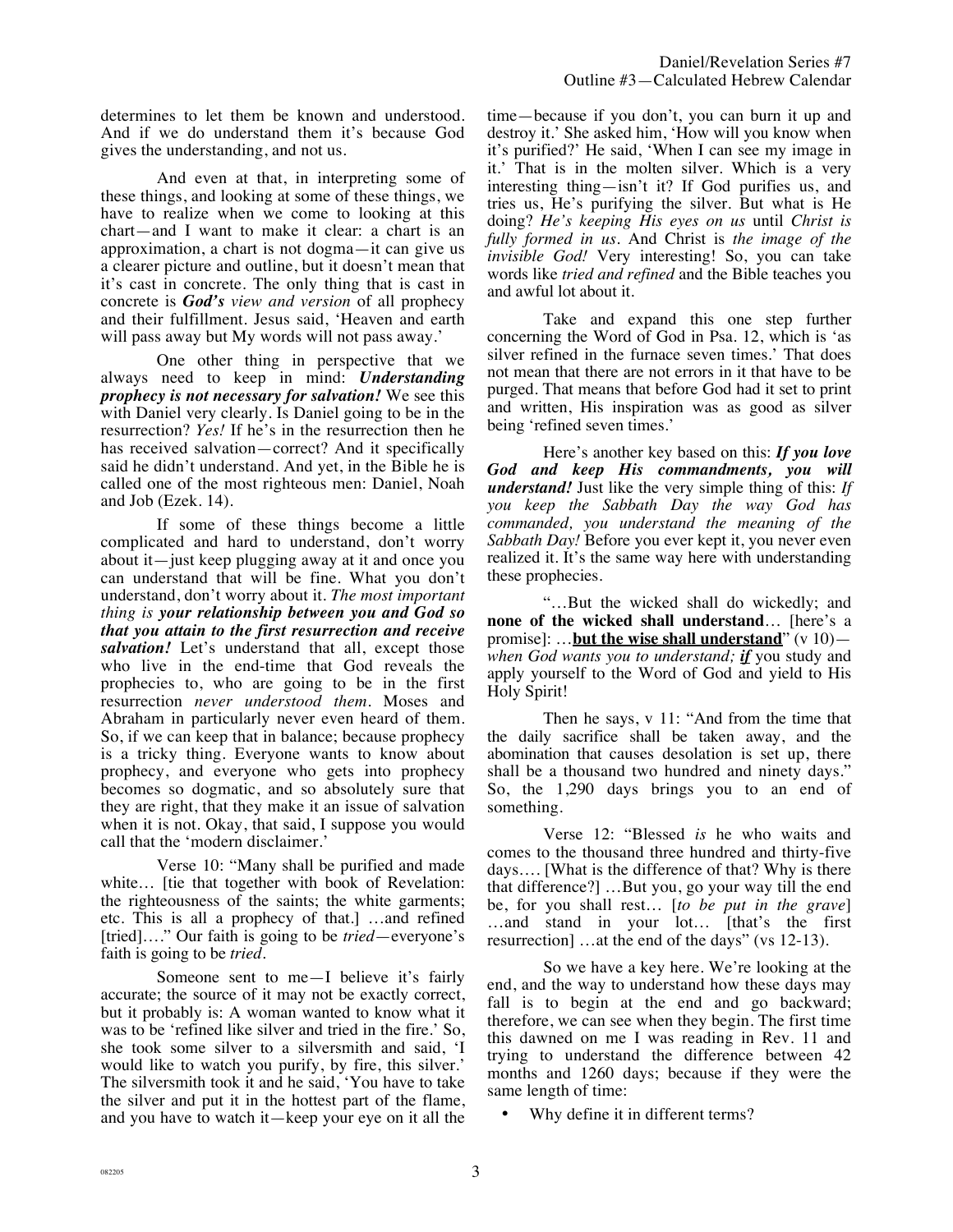• Did they all begin at the same time and end at the same time?

*or* 

- Did they end at different times and begin at different times?
- How do we begin to sort this out?

Back to the lower right-hand corner of the chart. We know God uses the Calculated Hebrew Calendar, that's why I put the seven last years in the Calculated Hebrew Calendar. I had to make another assumption for the sake of the chart—because you have to have somewhere to begin—which is this: In the Calculated Hebrew Calendar there are 19-year time cycles used to reconcile between the lunar months and the solar months in 19 years. I assumed that the  $7<sup>th</sup>$  year was the end of a 19-year time cycle; the end being the end of a 19-year time cycle.

That's why you see the  $19<sup>th</sup>$  year is what is called a leap year in the Hebrew calendar. And a leap year in the Hebrew calendar has an extra 30 days to adjust for the difference between the solar year and the lunar year. Come over to the left-hand side, over to the lower left-hand corner and you will see that extra month. You have it in year 19; in year 17; and in year 14.

Because this is an assumption that it is at the end of a 19-year time cycle, we have to give everything a 30-day slide, because of the extra 30 days in the leap year. If it just so happens that it does not end at the end of the 19-year time cycle, and it does not end with a leap year being the last year, then it's going to be 30 days shorter. Just like you come over here to year 18: that's a common year; you see it's 30 days shorter. That's why we can truly, honestly say—even though we can calculate on this chart fairly accurately—we cannot know the day or the hour, as Jesus said, but *we can know the times and the seasons,* as Paul said.

Back to the lower right-hand corner of the chart: Trumpets pictures Jesus Christ's return with the saints to the earth. Going beyond that, we have in the book of Revelation the *Beast and False Prophet are cast into the Lake of Fire!* That's the next little box over to the right, at the lower, right-hand corner.

What is the next Holy Day after Trumpets? *Atonement!* What does Atonement picture? *The fulfillment of the Day of Atonement is getting rid of Satan the devil!* We find in Rev. 20 that Satan the devil is put into the abyss and is bound for a thousand years.

What does the next Holy Day, the first day of the Feast of Tabernacles, picture? *It pictures the start of the Millennium!* So, the next little box I have 'start of the Millennium' with a little arrow coming down: Tabernacles. But let's notice one thing else that I've put as a question mark under the 'trump of Atonement'—most people don't realize that on the Day of Atonement a great trumpet on the Jubilee—  $50<sup>th</sup>$  year—was blown. I put that down as a question mark because the Jubilee is the *release from everything—*isn't it?

• *release from sin* through the Day of Atonement

*that's when the Jubilee is calculated—from Atonement* 

- *release from Satan the devil*<br>• *release from death*
- *release from death*
- *release from fear*

That's why I have also, this  $19<sup>th</sup>$  year of the time cycle for this chart. Is that also a Jubilee year?

As we're going along just to explain these little boxes takes a lot of knowledge of the Bible up to that point. Now then, let's look at some of the other things here and see what we have. Keep in mind that the *beast and the false prophet* are cast into the Lake of Fire on Trumpets, when Christ and the saints return. It's going to be an important thing as we count back. Let's take the 1,290 days from the time (Dan. 12) of the 'abomination that makes desolate stand in the Holy place.' This chart you can use in continuous reference to the other prophecies that we have covered in Daniel and will be covering in Revelation.

If we count backwards from the time that the *beast and the false prophet* are cast into the Lake of Fire 1,290 days, we're going to find something very interesting. We know from 2-Thess. 2 that the 'man of sin, the son of perdition, who proclaims himself to be God'—which also ties in with Rev. 13—goes into the temple of God—which is yet to be built in Jerusalem—and proclaims that he is God!

That's why when you read in Matt. 24 and Luke 13 about the 'abomination of desolation' it has the parenthetical statement 'whoso reads, let him understand'; because even the Apostle John, who canonized the New Testament with the other apostles who were still living, admitted they couldn't understand it for two reasons:

- 1. The temple was destroyed and didn't exist in 95-96 $_{AD}$  when John received the vision of the book of Revelation.
- 2. When he received the vision there was a temple.
- How do you get from no temple to a temple?
- How do you have the 'abomination of desolation'; which did not occur in  $70<sub>A.D.</sub>$ ?

—and that is the key.

Let's come back 1,290 days, and I think we're going to see something very interesting if we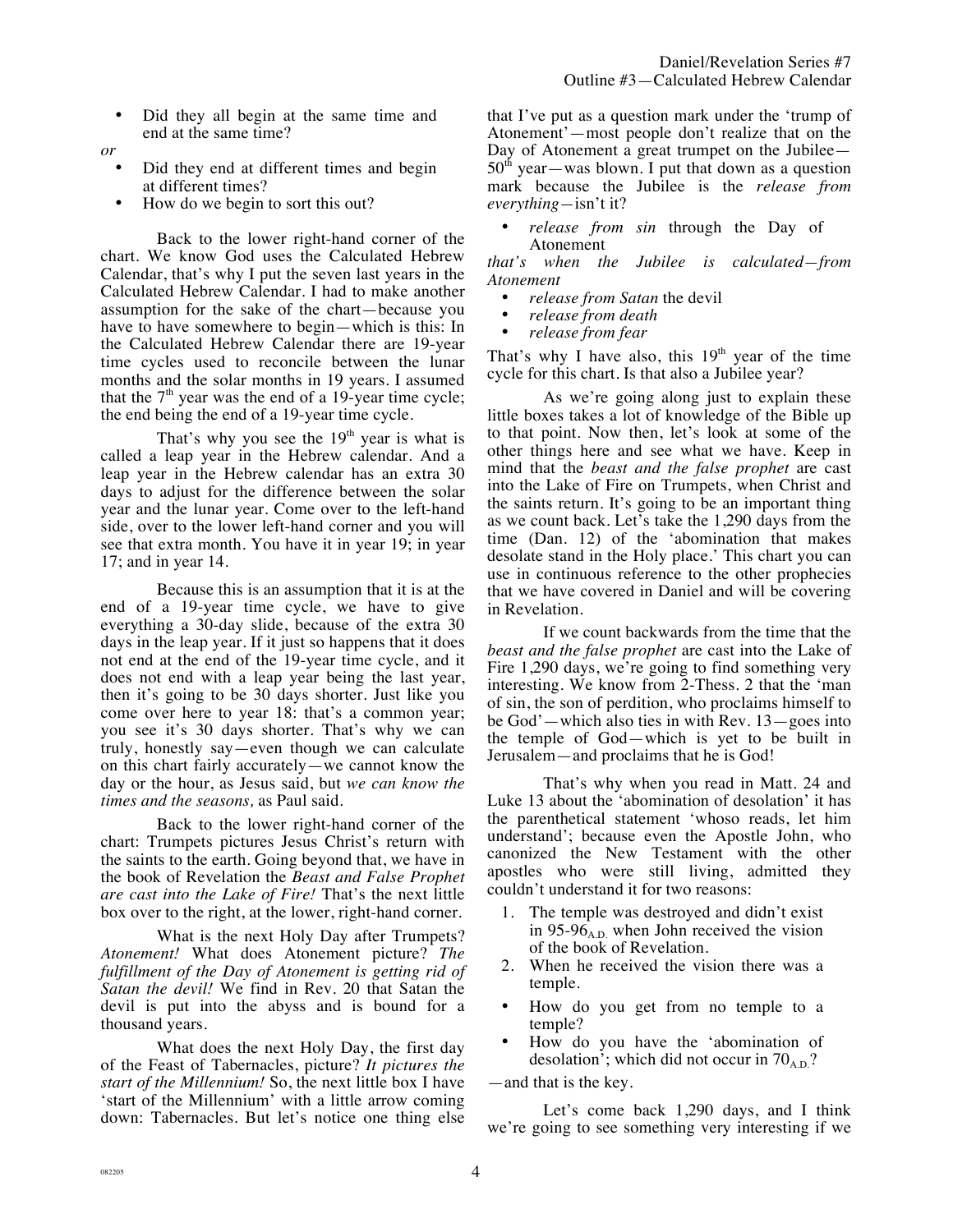count backward. You can't count the specific days, but you can take a calculator and add up all the days of the months: 29/30, 29/30.

Come right to the middle of the chart: year 16, the first month; come from the left over to the right, 1, 2, 3, 4, 5, 6, 7 squares where it says 1/30. That means the first month having 30 days. Look at that big square that is there. You count back 1,290 days and that comes out to Nisan 10. When I counted that back and found that out, it blew me away! For this reason: the  $10<sup>th</sup>$  day of the  $1<sup>st</sup>$  month what were the children of Israel to do? *Select the lamb!* When the Jews revive the temple worship, the  $10<sup>th</sup>$  day of the 1<sup>st</sup> month is going to be a profound day. They're going to have their temple. They're going to have all these Passover lambs that they are going to bring and sacrifice at the temple. What happens? On the  $10^{th}$  day—if this is accurate—of the *1st month the man of sin, the son of perdition goes into the temple of God, abominates the temple of God by saying he is God and causes all sacrifices to cease! Man! That's something!* That still makes shivers run up and down my spine like it did when I first understood that. That literally blew me away! Remember, the *beast* comes in peacefully at the beginning of the seven years.

What's going to happen to the *beast* after he goes into the temple? What do you think the Jews are going to do? Picture it in the minds of the Jews. Most of the Jews have been—all these years, from the Babylonian captivity down to now—in the Diaspora. They finally get their temple. They have been operating it for 3-1/2, 4 or 5 years—however long it's been—it's been the center of the world, the center of tourism, marvelous things have happened to Jews, they're finally restored. They feel they're back with God, and all of this is wonderful, and the most important thing is the Passover sacrifice. Here it comes down to this Passover and here this ungodly antichrist comes into the temple of God, says he is God. The *false prophet* endorses him as God, probably calls fire down from heaven right there, and they probably had a confrontation with the two witnesses. So, this is going to be high-drama at the end. This is going to be absolutely something when it occurs.

What are the Jews going to do? I'll give you an example: The Orthodox Jewish rabbis, when Sharon said that he is going to pull out of Gaza and make all the Jews get out—which has been done they held a special *death* conference. They've been known for that—haven't they? You go back to the days of Jesus, and at midnight, they pronounce, all together the leading rabbis, a curse on Sharon to kill him! Yitzhak Rabin was assassinated—and thirty

days before he was they had the same kind of death council.

## (go to the next track)

The second seal is open (Rev. 6); so, this ties in Rev. 13 & Rev. 6. Then you have down below that the three angels' messages. They have to be right at that point. Let's go back to Rev.14 and read that because I had a very difficult time trying to place when the three angels' messages would be.

Revelation 14:6: "And I saw another angel flying in *the* midst of heaven, having *the* everlasting Gospel to proclaim *to* those who dwell on the earth, and *to* every nation and tribe and language and people."

At the same time notice Revelation 13:7: "And he was given *power* to make war against the saints, and to overcome them; and he was given authority over every tribe and language and nation." At the same time Satan puts *the beast* in charge of the whole world, God is going to send the first angel and going to *proclaim from the heavens,* in every language on earth, *the Gospel.* It's going to be a short, summarized Gospel: Repent of sins, worship God, not the false god.

Revelation 14:6: "…*to* those who dwell on the earth, and *to* every nation and tribe and language and people… [has to be at the same time] …saying with a loud voice, 'Fear God, and give glory to Him, because the hour of His judgment has come; and worship Him Who made the heaven, and the earth, and *the* sea and the fountains of waters'" (vs 6-7) *rather than* the beast and Satan

Verse 8: "Then another angel followed, saying, 'The great city Babylon is fallen, is fallen…'" Not quite yet, but it's going to start coming apart. Then its final destruction is the *judgment* (Rev. 18). But God always gives a warning—doesn't He? *Yes!* Did He not give this warning clear back in Jer. 50 & 51? *Yes!*

"'…because of the wine of the wrath of her fornication, *which* she has given all nations to drink.' And a third angel followed them, saying with a loud voice, 'If anyone worships the beast and his image, and receives *the* mark in his forehead or in his hand" (vs  $8-9$ ).

This could not be some time way down toward the end of the 3-1/2 year period in which the Tribulation is included, but this has to be *at the beginning.* This has to be when they start enforcing it because of the catastrophes that are in the world God is going to make sure that no man has any excuse to receive the *mark of the beast* because an angel is going to make it clear to every nation, every language, every tribe, every person on earth. That has to be when they start enforcing it.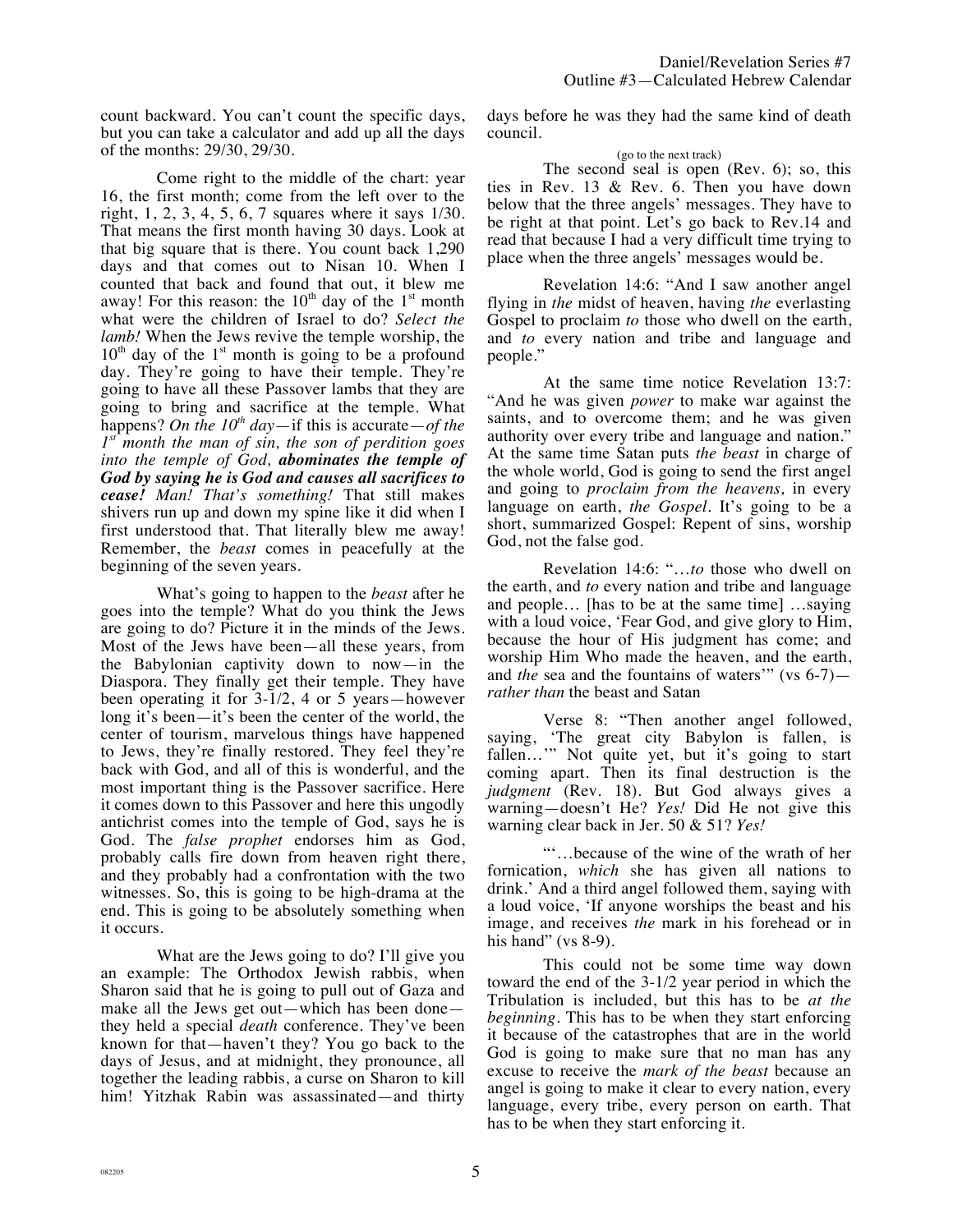Verse 10: "He shall also drink of the wine of the wrath of God, which is mixed undiluted in the cup of His wrath… [which refers to Rev. 16; that's when seven last plagues are poured out] …and he shall be tormented in fire and brimstone…" That's not the Lake of Fire; that's the fire and brimstone that is going to come down in the seven last plagues. Did fire and brimstone come down on Sodom & Gomorrah? *Yes!* It wasn't the Lake of Fire—was it? *No!* This is not the Lake of Fire, though *a* lake of fire does have fire and brimstone.

"…in the sight of the Holy angels…" (v 10). What are the *Holy* angels? *They are the seven last angels that pour out the seven last plagues!* The first plague is against *the ones who have the mark of the*  beast. Then one of the plagues is that the sun is going to get so hot that it is going to scorch men.

"…and of the Lamb" (v 10). The Lamb is on the *Sea of Glass* where all the saints are. They're all watching. Remember, at the throne of God there are angels—thousands and thousands of angels—10,000 times 10,000, plus all of the saints resurrected on the Sea of Glass who are all going to be watching this. This has to come as a warning when they start enforcing the *mark of the beast*—*not* after the fact. God never gives a warning after the fact—He always *gives a warning before the fact!* That's why I placed the three angels' messages there on the chart, because it had to be at that point. It couldn't be any further down into the Tribulation.

Let's notice very carefully the little box on the chart above the three angels' message. Second seal opens, that begins the Great Tribulation. Next box over, we have the one explaining about the 42 months. But look at the little arrow which says, 'third seal.' And right after that in the next box we have  $4<sup>th</sup>$  and  $5<sup>th</sup>$  seals because the  $2<sup>nd</sup>$ ,  $3<sup>rd</sup> =$ ,  $4<sup>th</sup>$ ,  $5<sup>th</sup>$ seals follow—Boom! Boom! Boom!—one right after the other.

Come over to the next box where I have 'final destruction of the temple'—question mark. Why did I put that there? *Because twice the temple was destroyed*—in  $585<sub>B.C.</sub>$  and in  $70<sub>A.D.</sub>$  it was destroyed on the  $9<sup>th</sup>$  and  $10<sup>th</sup>$  of Ab, both times. I know the book of *Josephus* is a hard read, it's small print, the language is a little archaic, but I tell you, you read about the destruction of Jerusalem in both cases and it will literally stand your hair on end and make you realize and understand that even though we've seen a lot of death and destruction and war in our day, *we have seen nothing* compared to what they went through.

Let's come back down to the lower righthand corner again, and let's go from Trumpets back to Pentecost: Resurrection of the firstfruits, saints on the Sea of Glass. This is why the first resurrection being on Pentecost is so very important to understand. You come down below those last 4-1/2 months—from Pentecost—you have seven last plagues. It takes time for them to be poured out (Rev. 16).

On Pentecost the seventh trumpet is blown. That's the last trump. Concerning the two witnesses: Do we not know from Rev. 11 that the two witnesses—after they have served their ministry of 1,260 days—God lets them be killed. So *the beast* will think that he wins. Here's another thing that's important to understand: *God always let's the enemy believe that they're going to win*—to catch them in their own delusions and to harden their hearts. Did God not do that with Pharaoh? *Yes!* So much so that what did Pharaoh and his armies do after the children of Israel left? *They chased them down and had the stupidity to go into the Red Sea, thinking they could cross the Red Sea and bring the children of Israel back into slavery again!* What did God do? *BOOM!!* I imagine they said, 'Oh good, if we could just get across there and get them, we'll have them.' BANG!

So likewise, when they kill the two witnesses, they're going to think: 'Oh glorious! Wonderful! Marvelous! They've tormented us all this time!' As you read in Rev. 11, they have a feast; they send gifts to one another. Then after 3-1/2 days what's going to happen? *The two witnesses are going to be raised!* The last two who die for Christ will be the first two raised in the resurrection to fulfill what Jesus said, *'The last shall be first.'*

What we're going to find in all of this is how true and accurate God's Word is and what He says. Now then, how long was the ministry of the two witnesses? *1,260 days, plus 3-1/2!* We count back from Pentecost, *not* from Trumpets. That's why it's key and important to understand that the resurrection has to be on Pentecost and not on Trumpets. All of those who are still stuck on Trumpets do not realize what's going to happen when the two witnesses begin, because they have the two witnesses beginning 30 days after the stopping of the sacrifices.

You count backward and let's come up here 1,260 days—again, it's in year-16 and you come over here to the left-hand side: year-16 and come down 1, 2, 3, 4 squares. The fourth square we have times, times and half a time. Then right below that we have 1,260 days to the resurrection plus 3-1/2 days. Then the little box next to it: the two witnesses.

The two witnesses come on the scene *before* the *beast* goes into the temple. Very important,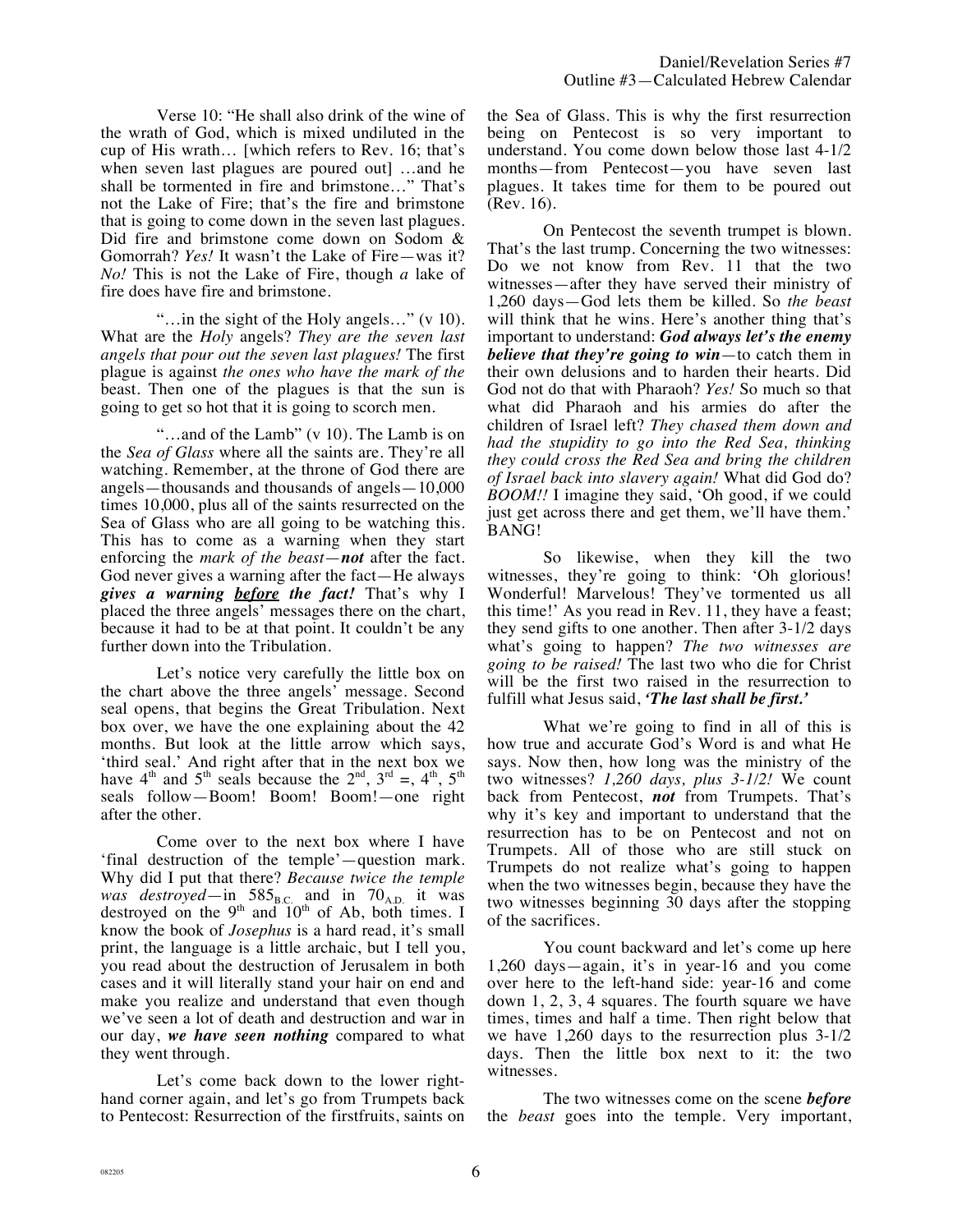because *the two witnesses are going to have the greatest power of any prophet that has ever been in the history of the world!* They're also going to provoke the *beast and the false prophet* to come down and do their dirty work at the temple.

If we understand prophecy correct, one of the two witnesses will be the priest of the coming high temple that's going to be built in Jerusalem—as pictured in Zech. 3, by Joshua the high priest. The other of witness will be the governor of Judea as pictured by Zerubbabel in Zech. 4—and it concludes there by saying, 'These are the two olive trees that stand before the God of the whole earth.' Now let's understand something else, too. Since God is going to 'save the tents of Judah first' the Jews will never, never, ever listen to anyone other than a priest and the governor—they will never listen to any minister of the Church of God and anyone who thinks that they would is living a pipe dream. God will again deal with His people. God will again deal with the Jews. When He does, it's going to be the two witnesses.

Revelation 11:3: "And I will give *power* to My two witnesses, and they shall prophesy a thousand two hundred *and* sixty days, clothed in sackcloth. These are the two olive trees… [Zech. 4] …and *the* two lampstands… [not part of the Church; different lampstand.] …**that stand before the God of the earth.** And if anyone attempts to harm them, fire will go out of their mouths and devour their enemies…." (vs 3-5). The closest one that came to this was Elijah. He prayed and God sent fire from heaven. But now, this is going to be in direct counteraction to what the *false prophet* is going to do by calling fire down from heaven.

"…For if anyone attempts to harm them… [fire is going to come out of their mouths] …he must be killed in this manner" (vs 3-5). That's going to be awesome—isn't it?

Today, we can understand somewhat about this—can't we? Haven't we seen movies where there are men who speak and fire comes out of their mouths? *Yes!* Where do you think they're getting all of this stuff? And sometimes fire-eaters put something in their mouths and blow it out—but this will be literally from God.

Verse 6: "These have authority to shut heaven so that no rain may fall in *the* days of their prophecy; and they have authority over the waters, to turn them into blood, and to smite the earth with every plague, as often as they will." When they come on the scene, it's going to be something! Then it talks about their demise by the *beast*.

When the two witnesses are there, this is going to set the stage for the necessity of the *beast and the false prophet* coming to Jerusalem. But there's going to yet be another event that's going to take place before that. What we are seeing with this chart is—differentiated from the other side of the chart—that the prophecies of Daniel and the book of Revelation are combined on this one chart. Now granted, there can be a 30-day slide and also it may be off a little bit more than that, we don't know. So, we have to give that caveat as we go along; but this gives us a timeframe to understand it.

Daniel 11:40: "And at the time of the end, the King of the South shall push at him…." As we've said before, the King of the South has yet to come on the scene. I don't know when it's going to come into effect, but Saudi Arabia, Kuwait, Abu Dhabi, Qatar, United Arab Emirates are going to form a common currency; probably called the 'dinar.' And they are going to demand that all oil that they export be denominated in the 'dinar' which will be backed with oil and gold. That will drastically affect the 'dollar' and the 'euro.'

The King of the South will probably be representing all of the Arab and Islamic countries and will locate his headquarters where the League of Arab Nations is headquartered in Cairo. He's going to *push* at the King of the North. We don't know what that means. We don't know if it's an oil boycott; we don't know if it's additional terrorism; but he's going to *push* at him. It's going to cause such consternation that the King of the North is going to do something fantastic.

"…And the King of the North shall come against him like a whirlwind with chariots and with horsemen and with many ships..." He's going to gather a big army. To come from Europe down into Egypt takes a couple of months to get going. You would have to think even with the planes and everything that we have to get everything going for this the first Gulf War in Iraq—it took nearly six months to get everything in place.

"…and he shall enter into the countries and shall overflow and sweep through. He shall also enter into the glorious land, and many countries shall be overthrown…." (vs 40-41). That's when he comes into the temple of God and *says he's* God.

All right, let's look at the chart again: King of the North, we have the King of the South, year 16; come across to where you see King of the South; then you come over two months and that's when the King of the North makes his move. He comes into Egypt, Ethiopia will be at his doorstep, he goes into the Holy Land.

That's interesting from this point of view: The month in which this occurs is called the month of Adar, which is an important month for the Jews. Read the book of Esther. It was in the month of Adar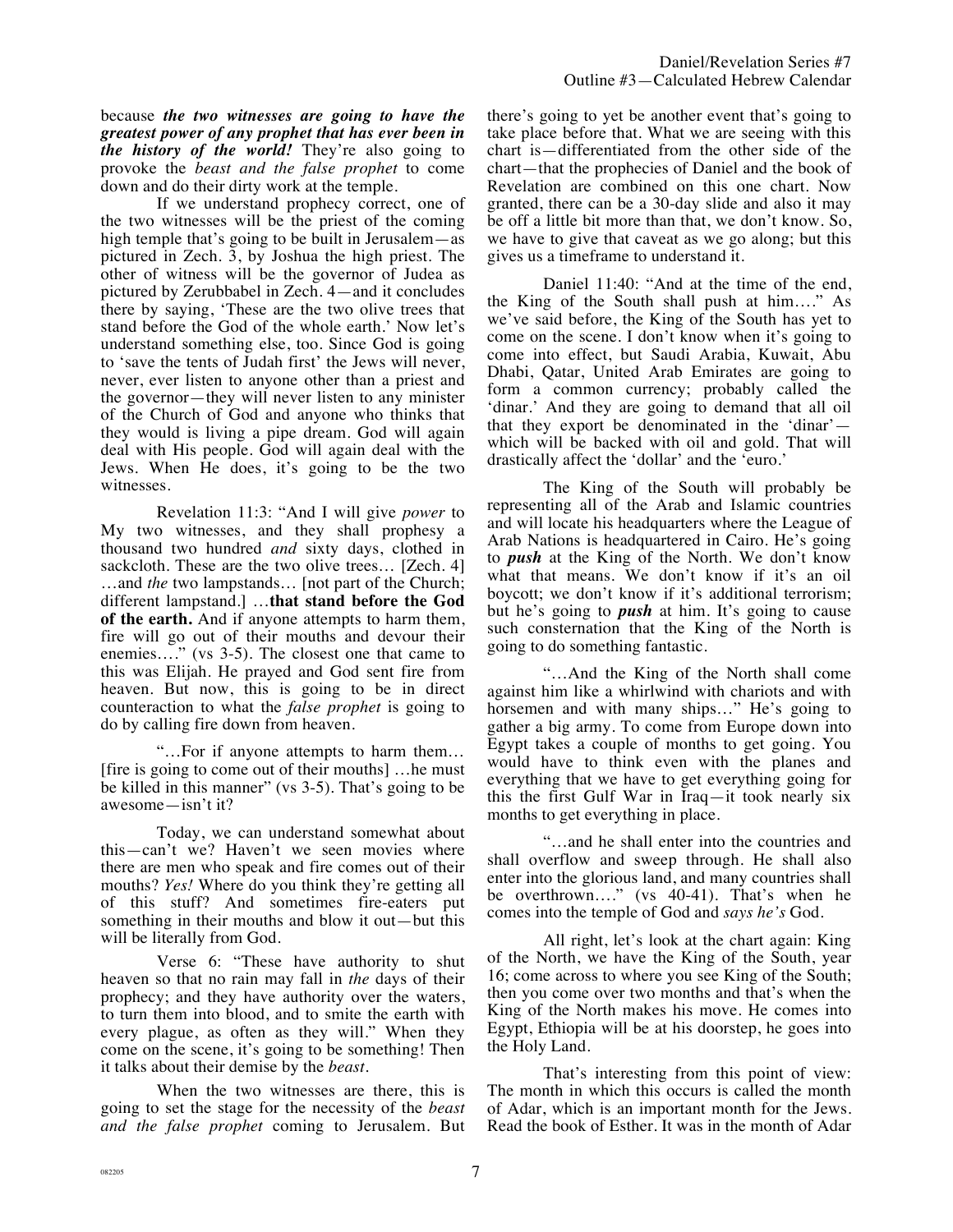that Agag was going to have all the Jews exterminated. Could it be that the King of the North enters into the Holy Land, under the guise of protecting it? Remember, it says there in Luke 21 that you will see Jerusalem surrounded by armies. So, he goes into the Holy Land, under the guise of rescuing the Jews, protecting them, but now we have a *confrontation with the two witnesses right there in Jerusalem between the beast and the false prophet and the two witnesses.* 

Why did I put the King of South where I did? *Because his action comes first!* It will take time to get all the ships and planes and everything ready for the King of the North to get down there. It could be earlier; I don't think it could be much later. And like I said on the chart, some of these things are an estimation. That's why in understanding some of these prophecies we don't know exactly when they're going to begin. As a matter of fact, we don't know when any of these things are really going to begin. The key that's going to tell us when the Great Tribulation begins is the key that Jesus told us *when you shall see the abomination of desolation,* spoken of by Daniel the prophet, *standing in the Holy place.* That's when the Tribulation begins! We won't know until then.

The King of the North has to enter into the Holy Land under the guise of protecting the Jews, having armies around there. The two witnesses will say, 'No, he's not here to protect us, he's here to….' and so forth. And they'll have the confrontation going on and this is really going to be quite a thing when that happens! And finally, the *beast and the false prophet* are going to show their true colors. They're going to come against the Jews. The *beast* is going to go into the temple and say he's 'God.' The false prophet is going to say he is 'God.' And BANG! all hell is going to break loose, because that's when the Tribulation begins.

Now, remember, we read about the 1,335 days. Again, come to year-16, and I want you to understand that year-16 is the most climatic year of events unfolding very rapidly than of any other year in all prophecy in the Bible—just by the events. So, 1,335 days—what does that mean? I had a hard time figuring it out, and what I figured out may not be exactly right; but could it be.

Daniel 12:11: "And from the time that the daily sacrifice shall be taken away, and the abomination that causes desolation is set up, there shall be a thousand two hundred and ninety days. Blessed *is* he who waits and comes to the thousand three hundred and thirty-five days. But you, go your way till the end be, for you shall rest and stand in your lot at the end of the days" (vs 11-13).

Now, based upon that, we have to assume

that the end of the 1,335 days is the first resurrection. So you count back from Pentecost resurrection over to where I have in the  $16<sup>th</sup>$  year, the  $2<sup>nd</sup>$  month in  $-32$  days after Trumpets  $-1,335$  days to the resurrection. Now, 32 days after Trumpets puts it a week and a half after Tabernacles.

Let's read another Scripture. This has always puzzled us in relationship to those who go to a place of safety. Matthew 24:15: "Therefore, when you see the abomination of desolation, which was spoken of by Daniel the prophet, standing in the Holy place (the one who reads, let him understand), then let those who are in Judea flee into the mountains. Let the one *who is* on the housetop not come down to take anything out of his house; and let the one *who is* in the field not go back to take his garments. But woe to those *women* who are expecting a child, and to those who are nursing infants in those days! **And pray that your flight be not in** *the* **winter, nor on** *the* **Sabbath**" (vs 15-20). If you look at the chart, 1,335 days is before winter.

We may not have it all coordinated exactly right, but let's look at it, Revelation 12:12 "Therefore, rejoice you heavens and those who dwell in them. Woe to those who inhabit the earth and the sea! For the Devil has come down to you, having great wrath *because* he knows that he has *only* a short time.' And when the dragon saw that he was cast down to the earth, he persecuted the woman who had brought forth the man *Child*. And two wings of a great eagle were given to the woman, so that she might fly to her place in the wilderness, where she is nourished *for* a time, and times, and half a time, from *the* face of the serpent" (vs 12-14).

Now, could it be—and this is not quite as firm as some of the other days—but could it be, since the 1,335 days is *before* winter that this is when the fleeing starts occurring and they go into the mountains. Then, subsequent to that, those who are taken to a place of safety go to a place of safety. I do not know for sure, so I just put it there as a question mark. As I mentioned, this is the most difficult one to figure out. What I've done here, even though it's on a chart, that doesn't mean it's cast in concrete, it's only printed on paper. Maybe we'll come to understand that a little more as we go down in time. If you have some other thoughts on it, that would be good.

Also in the book of Daniel, it talks about the 2,300 days or the 1,050 morning/evening sacrifices. I could not find anywhere to place the 2,300 days. It fell in no place where it made any sense. The only sense that that makes has to be with Antiochus Epiphanes when he came in and desecrated the temple and it was 1,050 days from the time that he offered the swine's blood on the altar until the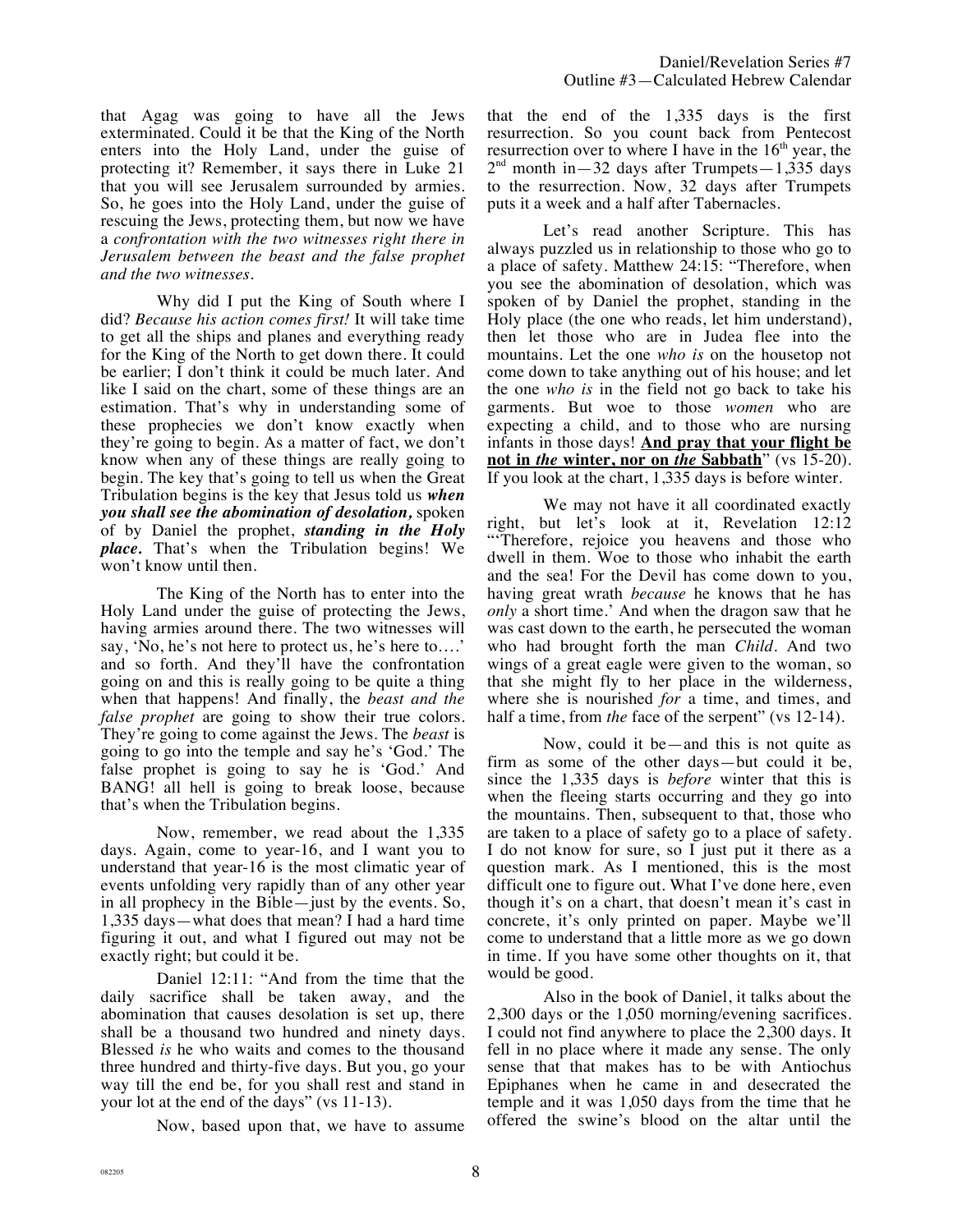Maccabees—I think it was under Hyrcanus—who cleansed the temple. That's the only place I found that to fit.

Let's come back to the chart and let's look at a couple of other things here. Come right to the very bottom line where we have 'Day of the Lord' which goes the full length of the year. A day in prophecy equals what? *One year in fulfillment.* So there's the 'Day of the Lord.' We also know this: the Day of the Lord can refer to and include all the events that we have been covering—all of them! The Day of the Lord can refer to when the *sign of the Son of man* appears in heaven; and specifically the Day of the Lord refers to the very last year, which started with the first of the seven trumpets—which I have here beginning on the next to the last Trumpets.

The Trumpets, beginning the seventh year, and then it pulls all the way over to Trumpets, which ends the seventh year. Within that we have the seventh seal open (left-hand side). Then we have the **four trumpet plagues**, which come rather quickly, maybe even quicker that the one-month period in which I put them.

Then you have the *fifth trumpet plague,* which is the first woe, and that lasts for five months (Rev. 9). We have a five-month period here. Then we have the *sixth trumpet plague,* which is the second woe, which continues down to Pentecost which is the resurrection. Then the seventh trumpet is blown and that opens the way for the beginning of the *seven last plagues.*

Now, one other thing we need to cover, since we're down here on this bottom line and we're right there at the Pentecost resurrection. Let's go up exactly one year—where the box is resurrection of the firstfruits, go right above it in the year above it sealing of the 144,000 and the great innumerable multitude on Pentecost. So, from Pentecost to Pentecost, the last year is then the *harvest of the laborers of the 11th hour.* Remember the parable of the laborers of the  $11<sup>th</sup>$  hour. This is the fulfillment of the  $50<sup>th</sup>$  day by God. This is *His* harvest! Whereas, up to that point you have the harvest of God, which is called the *'church harvest.'* So you have the seven weeks plus the one day—the  $50<sup>th</sup>$  day.

You can take your time and go through this and look at it and try and put some other things together. If you have any other thoughts or suggestions on how to improve this and make it more accurate, by all means let me know, because this chart—as all charts—are to give us an overview; to give us a perspective in which we can place some of these things to give us some more understanding. Some of these things are probably very accurate. Others of these may not be so accurate. And some of them, like the 1,335 days, may not be accurate at all.

- Where is the sixth seal? *The sixth seal and the heavens rolling back is the month before the sealing of the 144,000.*
- Difference of the 45 between the 1290 and 1335—exactly how that falls: *One is based on when the beast and the false prophet are cast into the Lake of Fire, and the other is based upon when the resurrection takes place.*

So exactly how this falls, this is the best we can do at this time.

This helps you understand how integrated and tied together all the prophecies of God are and how, when it says 'in the latter days' at the end of time, they're all going to come together. This world is in store for huge crisis.

When the sixth seal is open, the sign of the Son of man in heaven, when the heavens are rolled back like a scroll, will be at the same time. Will the heavens be rolled back all the way to the end? *They'll roll back like a scroll, the sign of the Son of man will appear and then it will be in the heavens*; and I'm sure it will appear as though the heavens will close back up. But the sign of the Son of man will still remain.

All Scriptures from *The Holy Bible in Its Original Order, A Faithful Version* by Fred R. Coulter

Scripture References:

- 1) Matthew 24:21-22
- 2) 1 Thessalonians 5:1
- 3) Daniel 12:8-13
- 4) Revelation 14:6
- 5) Revelation 13:7
- 6) Revelation 14:6-10
- 7) Revelation 11:3-6
- 8) Daniel 11:40-41
- 9) Daniel 12:11-13
- 10) Matthew 24:15-20
- 11) Revelation 12:12-14

Scriptures referenced, not quoted:

- Daniel 9:27
- Genesis 15
- 
- 1 Timothy 4<br>• Ezekiel 14 • Ezekiel 14
- Psalm 12
- Revelation 11, 20
- 2 Thessalonians 2
- Luke 13
- Revelation 6, 18
- Jeremiah 50, 51
- Revelation 16
- Zechariah 3, 4